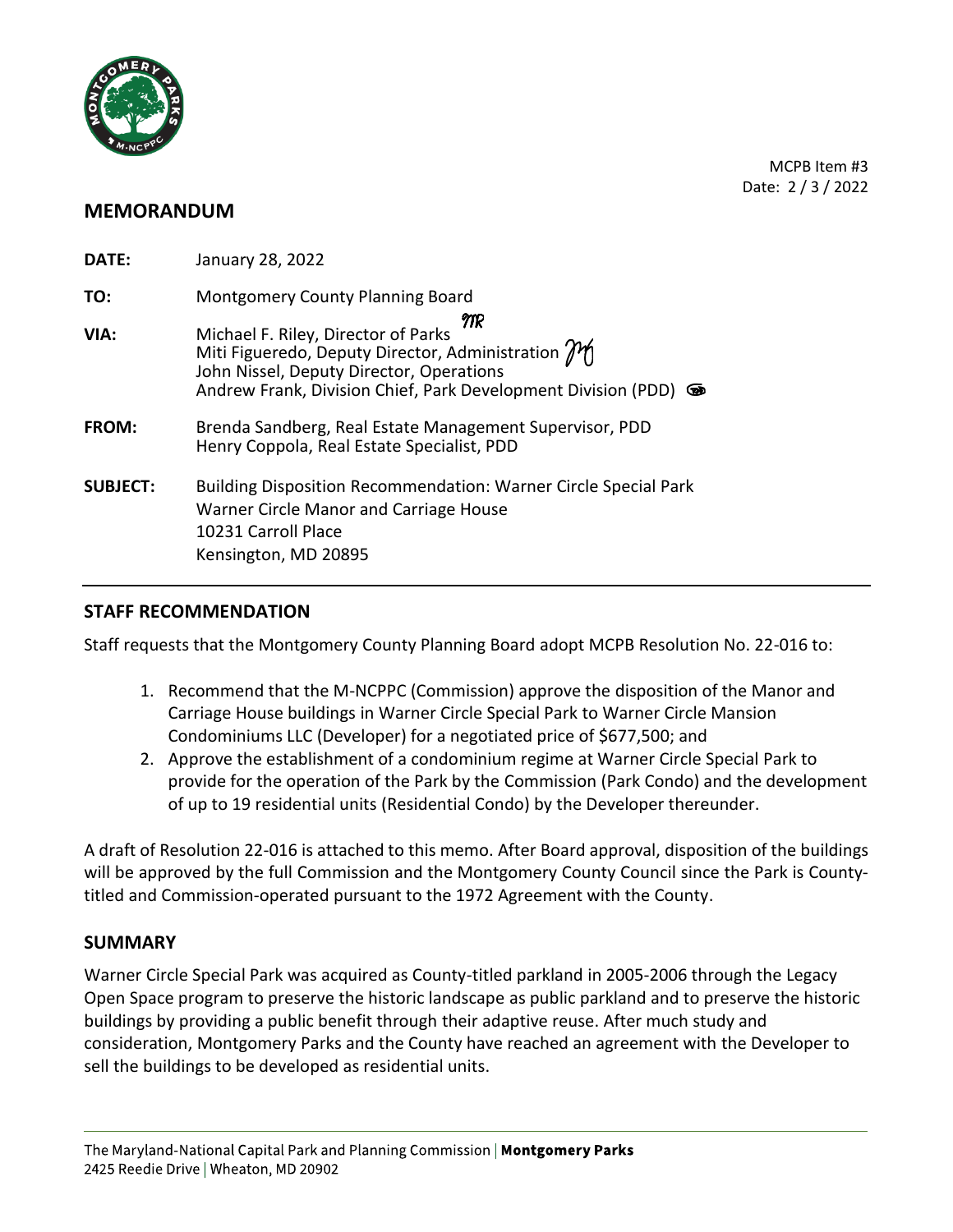

*Figure 1: Vicinity Map, Warner Circle Special Park in red*

*Figure 2: Warner Circle Special Park 2020 Aerial Imagery*

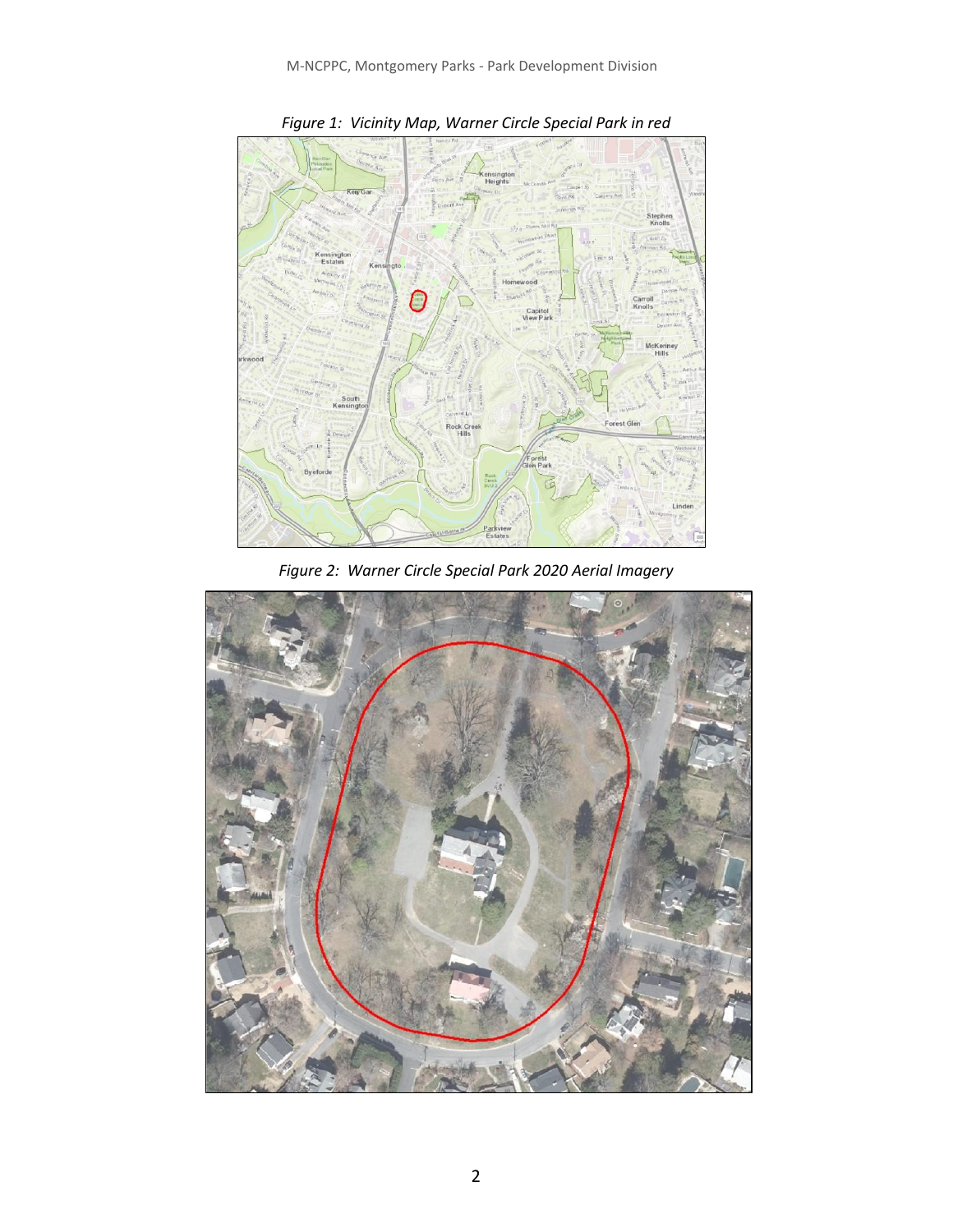## **PARK DESCRIPTION & HISTORY**

Warner Circle Special Park consists of two parcels containing approximately 4.44 acres of land improved with a historic manor house and carriage house. The Park is in the Town of Kensington in the circle created by Carroll Place and Montgomery Avenue. The parcels composing the Park are legally described as Tax-IDs 13-01022343 and 13-03554268 on Tax Map HP43.

The site was acquired to create a public park in 2005-2006 through the Legacy Open Space (LOS) program. The new Park was acquired to preserve the historic landscape that served as *de facto* public parkland since the 1950's and to preserve the historic buildings within the Park by providing a public benefit through their adaptive reuse. County Bonds in the LOS CIP project were used to acquire the property on behalf of the Commission under the auspices of the 1972 Agreement, resulting in the parkland being titled to the County.

This Park was originally the home of Brainard Warner, the founder of the Town of Kensington and a significant figure in the development of Montgomery County and Washington, DC. The Park includes a large 1892/1914 Queen Anne house and a 1914 carriage house. From the 1950's to the early 2000's, the property served as a nursing home and included two large cinder block additions to the historic structures (removed after Parks' acquisition). The property is a primary resource in the Kensington Historic District, listed on the Montgomery County Master Plan for Historic Preservation. The district is also listed in the National Register of Historic Places. The site and buildings are subject to a preservation easement held by the Maryland Historical Trust that requires review of any proposed alterations to ensure the preservation of the site's architecturally and historically significant features.



*Figure 3: Warner Circle Manor 2014*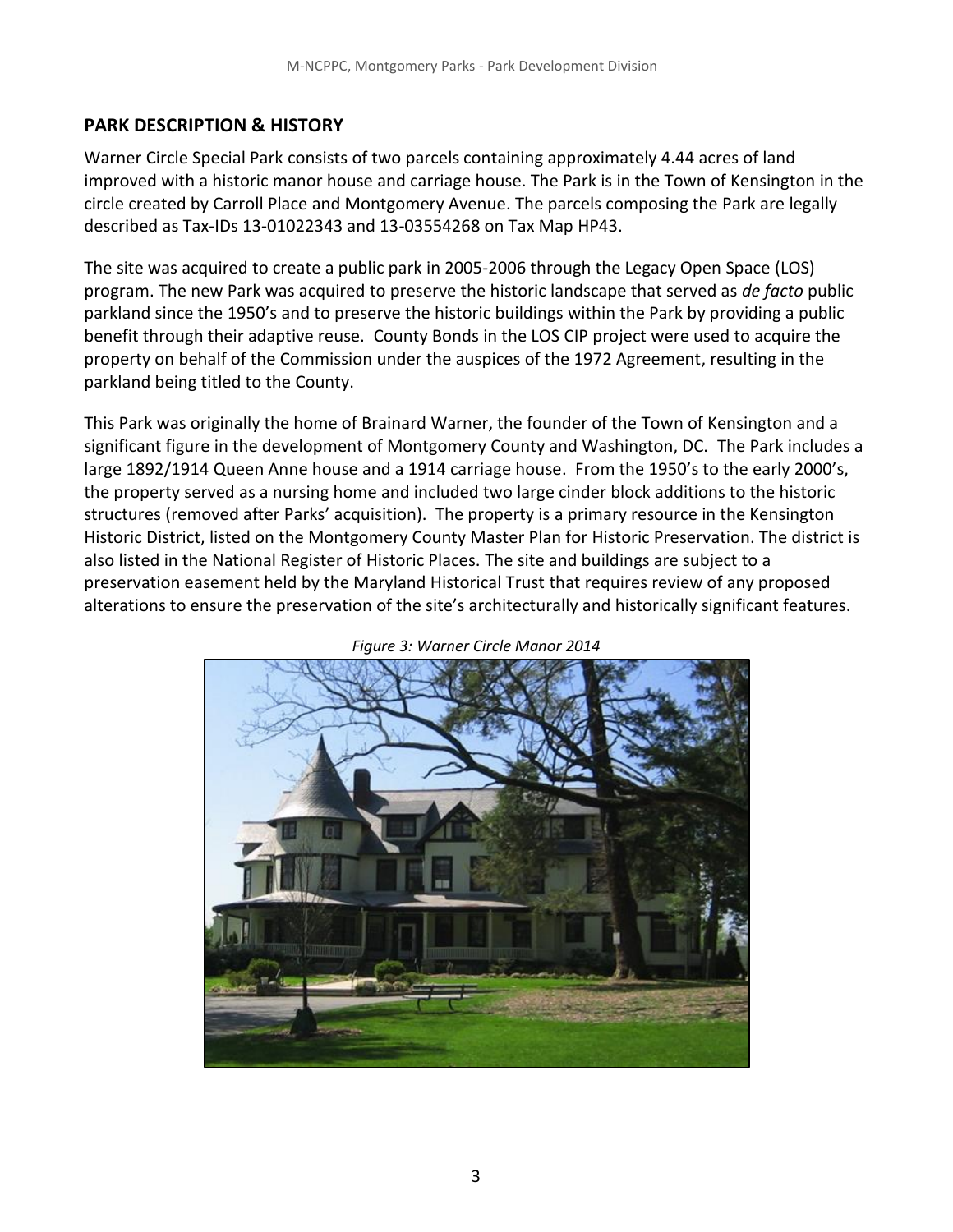Although the buildings have been vacant for more than fifteen years, the Park surrounding the buildings continues to be used by the public on a daily basis for neighborhood-serving, walk-to recreation. The Park also is used for special events that serve the broader Montgomery County community such as Opera in the Circle and Pumpkin Rock-n-Roll. Future uses of the park may include additional unique amenities such as the proposed Reading Garden in partnership with the adjacent Noyes Children's Library.



*Figure 4: Carriage House 2014*

### **BUILDING STABILIZATION**

Since the Park was acquired, significant work has been undertaken by the Parks Department to improve and expand the public open space and stabilize the historic structures to prepare for adaptive reuse. State Bond Bills and Legacy Open Space CIP funds have supported many stabilization and restoration projects from land acquisition through today. The use of State Bond funds resulted in a Maryland Historical Trust (MHT) easement over the entire park that provides some MHT control over changes to the park and the exterior and interior of the buildings.

Initial projects completed include demolition of the non-contributing nursing home wings, construction of walls to enclose the openings created by the demolition, reconstruction of the south stone terrace, construction of a porch on the east elevation, reconnection of the loop driveway that once encircled the house, roof repairs to both buildings, and minor landscaping. These projects not only restored the manor house to its historic configuration, but also created additional open space and improved the functionality of the park for public use. The building exteriors were painted with the original historic colors based on paint chip analysis. Additional stabilization projects in recent years to prepare the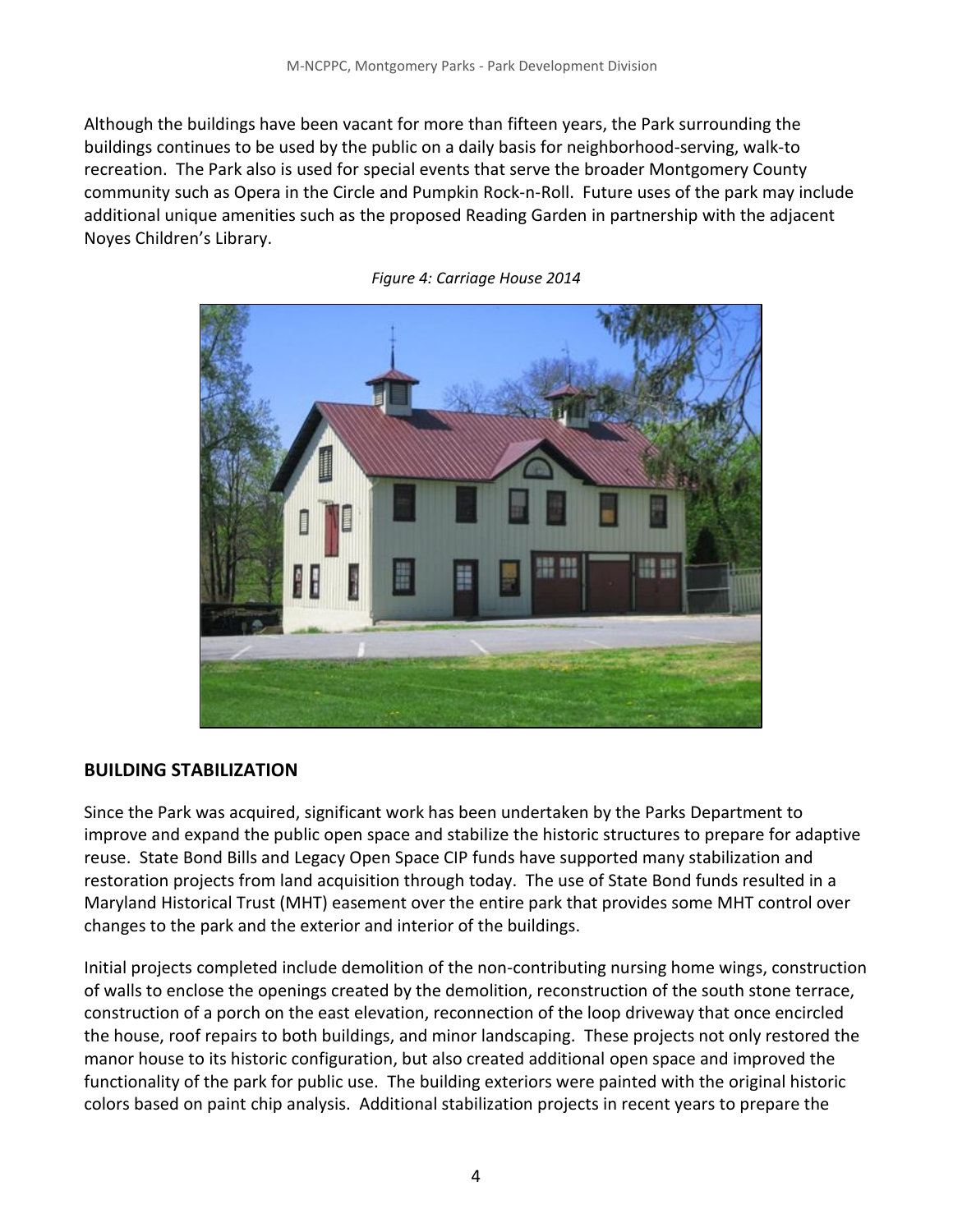buildings for future reuse include repair of the front porch, clean-out of the interior, window repairs, and other tasks.

# **ADAPTIVE REUSE EFFORTS**

Initial efforts by Parks to find a use for the historic buildings focused on identifying a private partner to fund the capital costs of rehabilitation in return for a low- or no-cost lease on the buildings. Significant coordination with the community over a two-year period resulted in an RFP issued in 2008 seeking a private partner for an appropriate adaptive reuse. Despite extensive outreach efforts and significant interest in the buildings, the lengthy search process did not result in any viable applicants that met the RFP criteria.

Parks then pursued a publicly funded reuse of the buildings that would be compatible with the maintenance of the open space and provide for historic interpretation on the site. The Planning Board approved a Facility Plan in 2011 calling for the historic buildings to be used as offices and lab spaces for the Parks Department. However, implementation of that Facility Plan did not occur since plans were moving along a separate track for the Parks Department to consolidate headquarters staff in the newly proposed Wheaton Headquarters Building.

Over the past decade, Park staff have worked with the community, Commission and County leadership, and other interested parties to find an appropriate adaptive reuse for these significant buildings, resulting in the proposal in front of the Board today.

# **PROPOSED ADAPTIVE REUSE AND BUILDING DISPOSITION**

Park staff started discussions with Karl Voglmayr, principal manager of Washington Landmark Construction (WLC), in 2016 - 2017 regarding the potential for creating a residential adaptive reuse in the two historic buildings on Warner Circle Special Park. WLC is a preservation award winning company specializing in historic building projects. They are the company responsible for the highly successful rehabilitation of the Gymnasium and The Power Plant at the National Park Seminary (NPS), part of a National Register of Historic Places District in Forest Glen. The NPS project converted unused historic structures into residences, similar to the current proposal at Warner Circle Manor. WLC has extensive experience working with historic preservation regulations and agencies to achieve effective projects that retain the historic nature of the properties as well as a commitment to continued public access.

In November 2018, the Commission entered a non-binding Letter of Intent with Karl Voglmayr setting forth the basic terms and conditions for the creation of a condominium regime and sale of the Buildings for a residential use within the Park. In April 2019, the Maryland Board of Public Works (BPW) approved the proposed condominium regime and the proposed sale of the Buildings to the Developer, an approval required by the fact that State Bond Bills had been used to fund building stabilization projects.

Parks now has finalized the contract for the sale of the Buildings through a tri-party Development Agreement and Contract of Sale (Contract) with the Developer, County, and M-NCPPC. The basic terms of the Contract are as follows: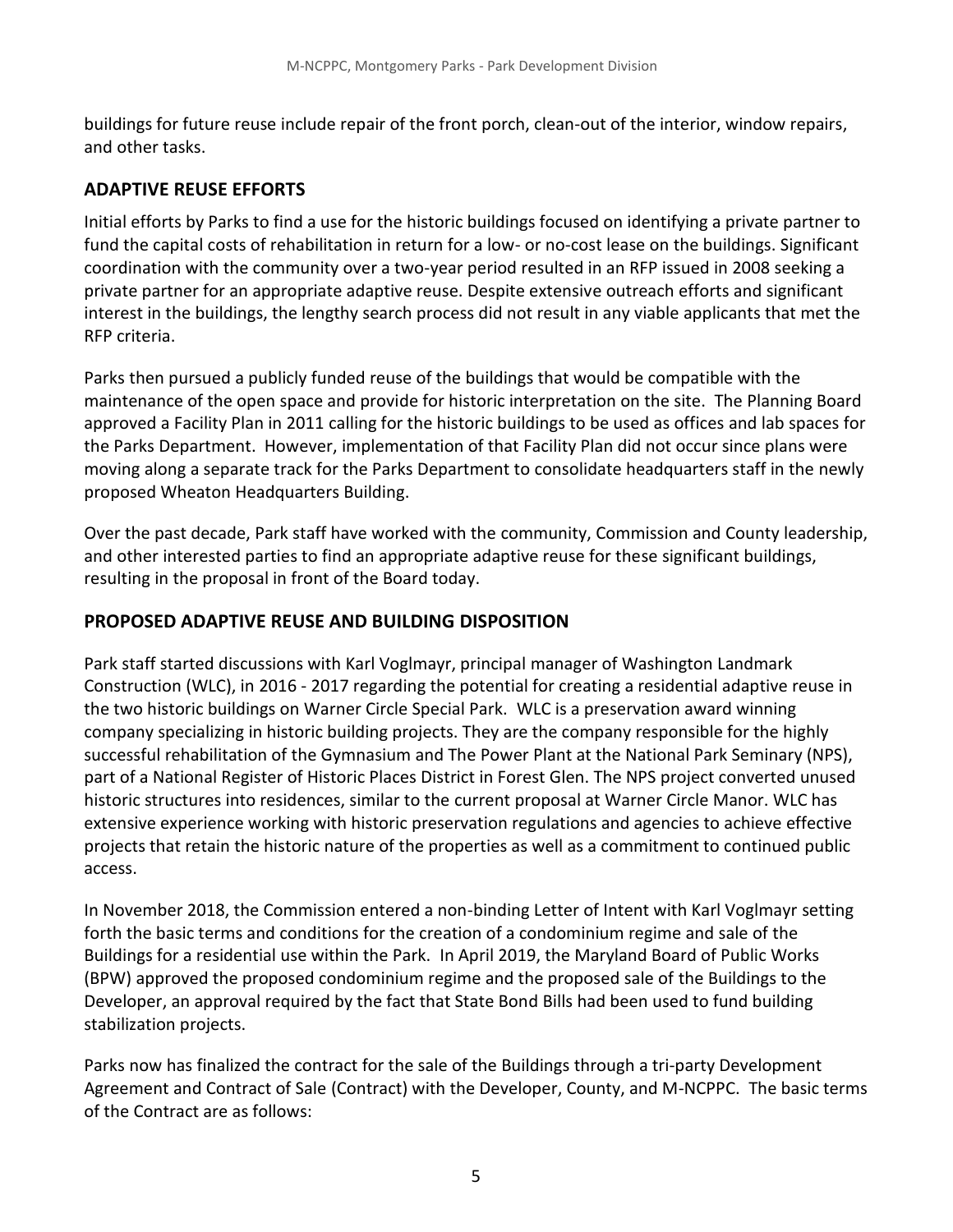- The Park will be turned into a condominium regime divided into three units: the Park itself (which will remain public), the Manor House, and the Carriage House.
- The Developer will purchase the two building condominium units in exchange for cash and inkind benefits totaling \$677,500.
- The Developer intends to create up to 19 residential units out of Warner Circle Manor and the Carriage House totaling approximately 13,888 square feet of developed space.
- Public access will be provided to the restored Stone Terrace on the Manor House up to three times per year; a Recreation Room in the Carriage House up to eight times per year; and other public access as required by a Maryland Historical Trust easement.
- An indoor historic exhibit on Kensington/Warner Manor will be made accessible to the public at certain times during the year, and regular Open Houses also will be held.

The Contract and the subsequent residential development project will be subject to the following approvals and conditions:

- Approval of the disposition of the Buildings by the full Commission.
- Completion of the County's disposition process and County approval to sell the Buildings to the Developer.
- Approval of the building use, design, proposed addition, and archaeological treatment plan by the Montgomery County Historical Preservation Commission (HPC) and Maryland Historical Trust (MHT), including any necessary amendment to the MHT easement over the parkland.
- Approval of Zoning, Site Plan, and other necessary plans and use approvals by the Planning Board or other public entities.
- Obtain a Park Construction Permit and ancillary Archaeology Permit from the Parks Department of the Commission for all construction and ground disturbing activities within the Park.

# **POLICY RATIONALE AND PARK BENEFIT**

Approval of this agreement to dispose of the buildings will allow for a successful adaptive reuse of a nationally recognized historic property while also preserving the surrounding parkland for the benefit of current and future County residents. The adjacent community has been a tireless advocate for the Park and for finding an appropriate use for these special buildings. The community strongly supports maintaining this park as a space for public events, and this agreement will provide for use of the Stone Terrace and the Recreation Room to support those events. Once rehabilitated, this housing also will be a source of tax revenue to the County while preserving an important part of the history of Kensington and Montgomery County.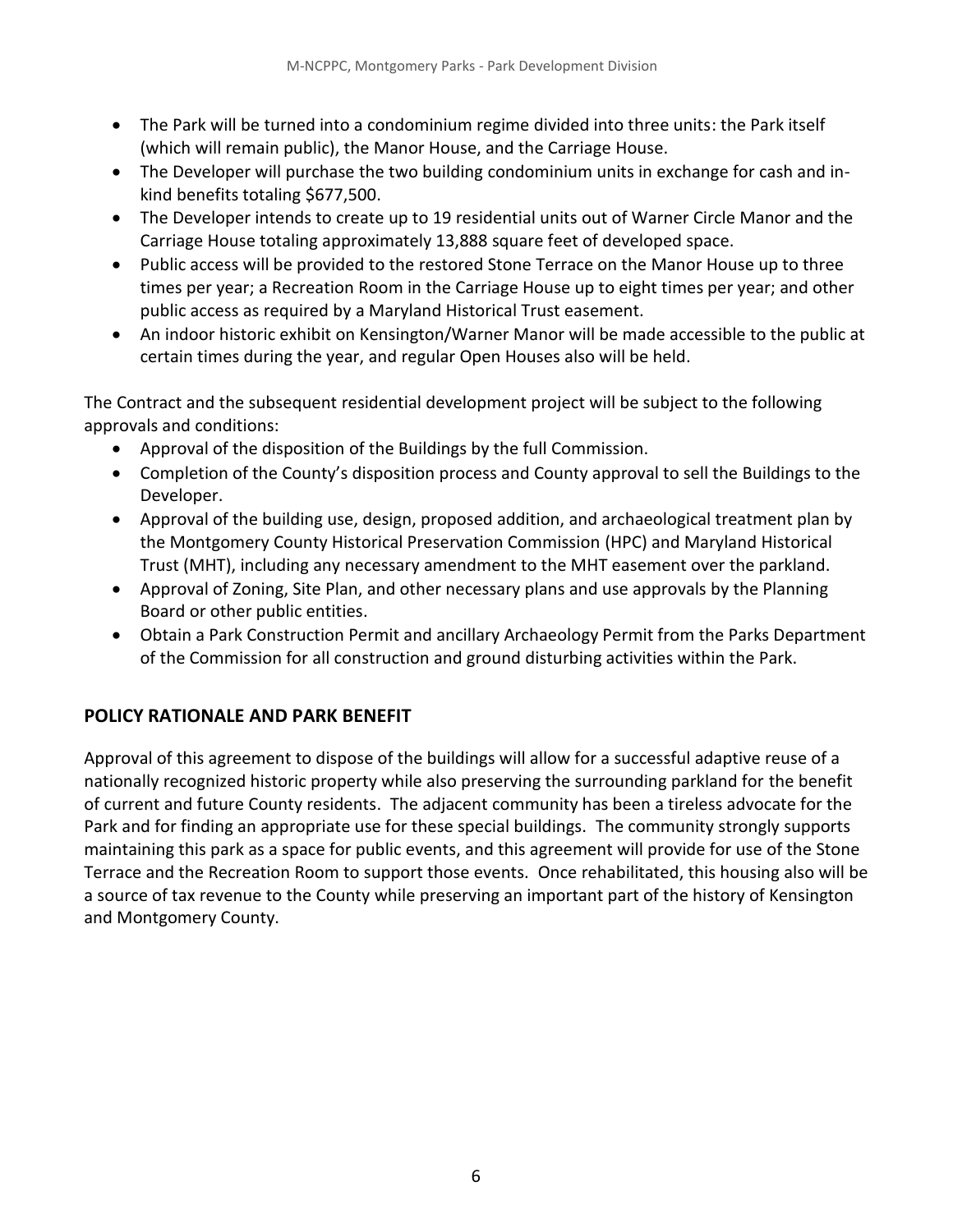#### **USE OF PROCEEDS**

Proceeds from the transaction will be payable to the County since the property is County-titled parkland under the 1972 Agreement. The funds will then be appropriated to the Parks Department's Warner Circle Special Park CIP project through Council CIP budget action.

#### **CONCLUSION**

Disposition of the Warner Circle Special Park buildings for their redevelopment as residential units will put these buildings back into productive use while preserving their historic character and maintaining the public's ability to use and enjoy Warner Circle Special Park, thus implementing the vision for this Park when the land was first acquired.

CC: Darren Flusche Gary Burnett Darryl McSwain Holly Thomas Kristi Williams Shuchi Vera David Vismara Megan Chung

**Signature:**

outroof Land

Email: andrew.frank@montgomeryparks.org **Email:** andrew.frank@montgomeryparks.org miti.figueredo@montgomeryparks.org

**Signature:**

**Signature:**

MAGAS

**Email:** mike.riley@montgomeryparks.org